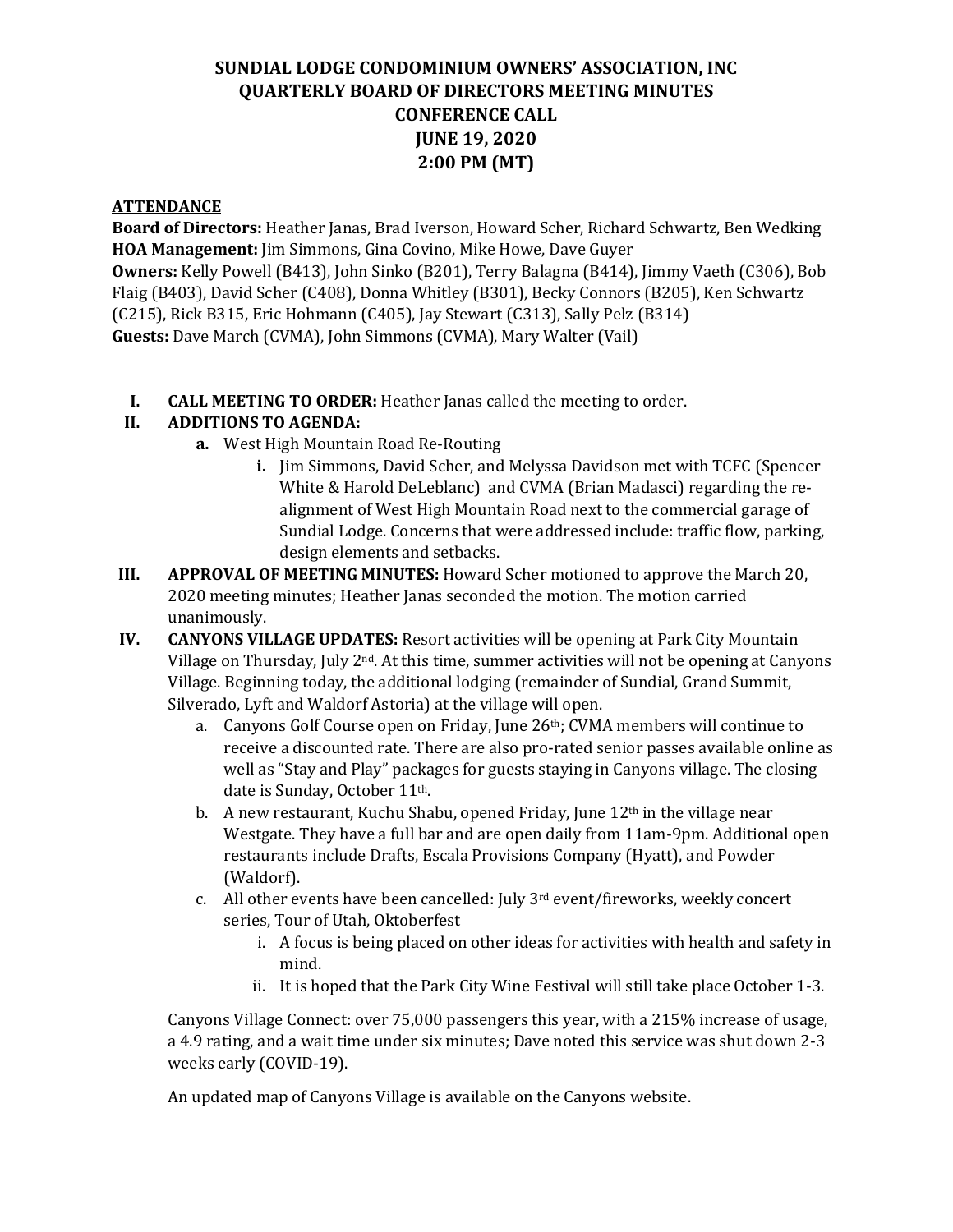#### **Construction Updates**

**RC25/Apex:** This project has been finishing up their landscaping and should be wrapping up soon.

**RC22/Lyft:** This project was completed right before the holidays. They will be starting a retaining wall project (between Lyft and Vintage) next week; anticipated completion is this summer.

**RC17/Pendry:** This project is well underway; concrete work on the first two buildings, foundation work on the third building starting soon. Utility companies have been laying conduit and getting the site set up.

**RC16/Ridge Townhomes:** Construction on the 44 units will continue. This project is ontrack for an August 2021 completion.

**RC14/YotelPad**: This 144-unit project has completed framing and begun outside finishes. They are on track to finish October 2020.

**Lower Village/LV6, employee housing:** County permits are ongoing: anticipated start is this fall

**LV10/White Pine Canyon Townhomes:** The first phase is wrapping up and should be completed within the next few weeks.

**Assessed Parcel:** Permits are pending and construction will begin, possibly this fall. **F4/Veridian**: Anticipated completion of summer of 2021

**Road-Widening:** This will begin next week from 224 to the lower roundabout. The roundabout will be widened to two lanes. This should be completed by October 15 and will be constructed by TCFC.

**LV13 Road:** This will be built in conjunction with the employee housing project. The timeline for completion is flexible, but this should get going this summer, once employee housing is underway.

#### **Forum:**

- A new holiday tree (40 ft. spruce) has been placed in the forum. The previous tree has been moved; it is now near Drafts.
- Asphalt patching and seal-work is underway. This should be completed June 23rd/24th.
- A bike wash station will be placed near Drafts.

**Other:** Concrete replacement of sidewalks is underway near Silverado, the Westgate landing (near Drafts), and the stairway near the parking lot. New lighting is being installed on Canyons Resort Drive: new bollards below Silverado along the sidewalk; new lights will be installed on lower Canyons Resort Drive with hanging planters, banners, and colorchanging lights. General landscaping throughout the village is ongoing; 37 more flower pots will be placed throughout.

- **V. FINANCIAL UPDATE:** The annual audit has begun for the 2019-20 fiscal year. The association finished \$60k better than budget. The 2020-21 fiscal year budget has been ratified, posted to the website, and sent to owners.
	- May Financial Update:
		- o The month ended \$8300 better than budget.
			- This is attributed to a reduction in costs with utilities and housekeeping supplies, due to COVID-19.
		- o An unanticipated elevator expense was noted as the only variance.

# **VI. MAINTENANCE REPORT:**

#### **Completed Projects**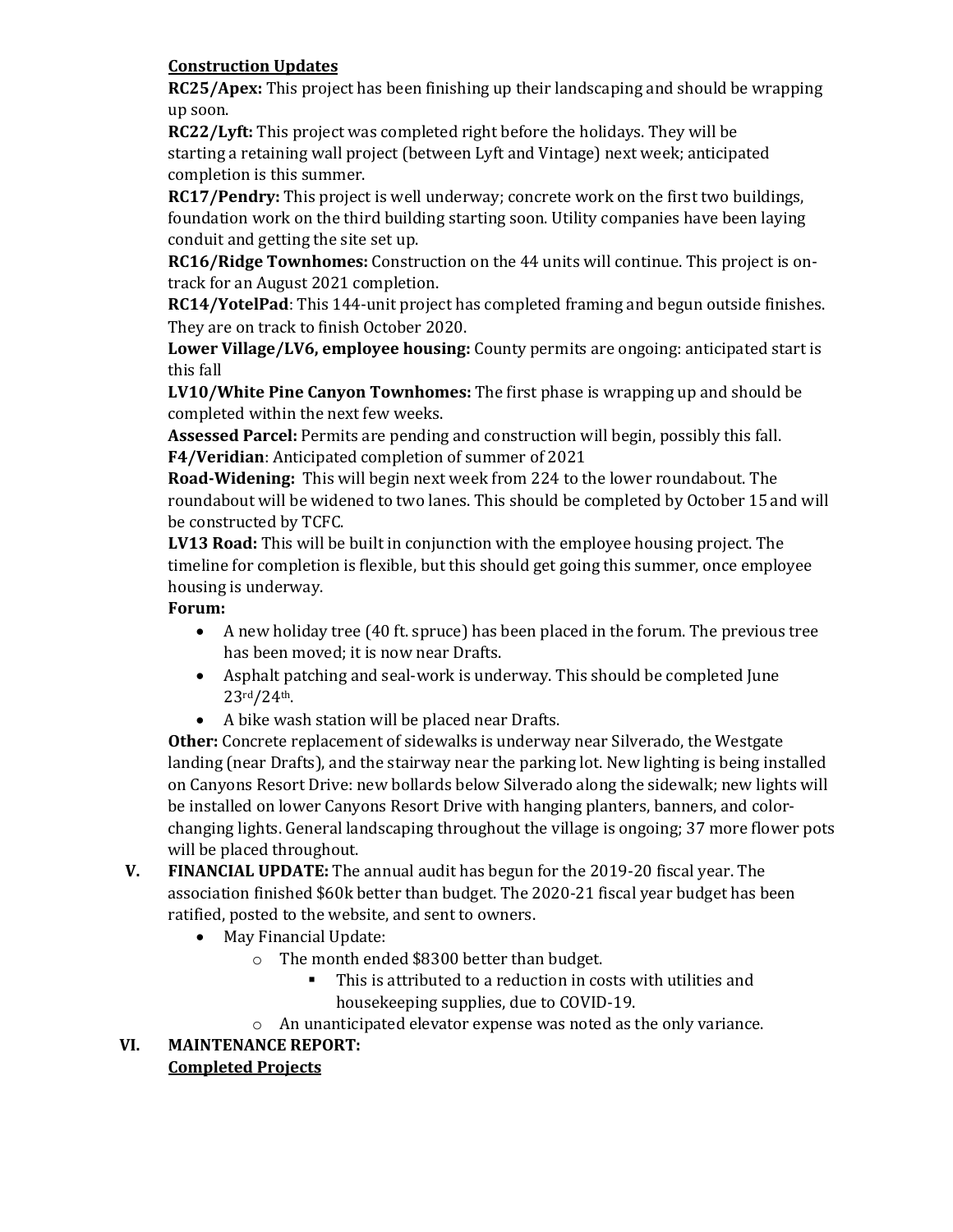- The pools and hot tubs are open as of Memorial Day. During closure, the three hot tubs were acid-washed and scrubbed by AquaTech. The pool will also be acidwashed and scrubbed after the tile repair.
- The bi-annual insect spraying in the rooms/common areas was completed by Pest Elimination.
- Trane's building control system project is roughly 95% complete. Dave Guyer (HOA director of maintenance) is now able to view the system remotely.
- Significant work has been completed with landscaping; mulching, fertilization, replacing rotted sections of 6x6 patios, adding flowers, trimming bushes, planters. Hanging plants will be delivered next week for both sides of the lobby doors.
- The new board-approved DirecTV system has been installed.
- Swallow nest prevention efforts have taken place.
- The cooling towers have been serviced and a separate acid treatment took place.
- The garage floor was pressure-washed in May, and garage posts were repainted.
- Touch-up painting and staining in hallways
- Black kick plates in front lobby doors/main lobbies, metal railings, and brackets were painted in the B building.
	- o The C building will be completed next week.
- A variety of HVAC valves in ceilings of units, and hallway fan coils have been replaced.

### **Upcoming Projects**

- The stone planter box, in front of the fitness window, will be waterproofed and flowers planted.
- The B building stairwells and emergency lighting need exit signs with battery lights will be installed on each landing within the next few weeks.
- 
- The archway leak will be addressed before the winter months.<br>• Heat tape and gutter repair will be completed this summer on t • Heat tape and gutter repair will be completed this summer on the B building, as needed.
- CVMA will have Wasatch Arborists trim and remove (dead) trees, including the aspens on the backside of B building that were planted too close to the building.
- The faux leather on the elevator cabs will be removed, as problems persist with peeling and nicking. It will be replaced with laminate material.

## **2020 Capital Reserve Projects**

• Replacement of primary and secondary motors and gaskets in mechanical room for HVAC and boiler system, to replace original parts is upcoming.

## **VII. BOARD DISCUSSION:**

- CC&Rs Update:
	- o It was pointed out by board member, Richard Schwartz, that the existing CC&Rs are outdated and lack clarity of required qualifications for board of directors candidates. He proposed (and presented to the board) a revised nomination form for board of director nominees. The conversation was opened up to owners and further general dialogue ensued.
		- Brad Iverson motioned to approve Richard's nomination form; Richard Schwartz seconded the motion. Howard Scher, Heather Janas, and Ben Wedeking voted to table the discussion. The revised nomination form will be re-circulated to the board and a meeting to include owners will be scheduled for the following week.
- Parking/Association's Rights: